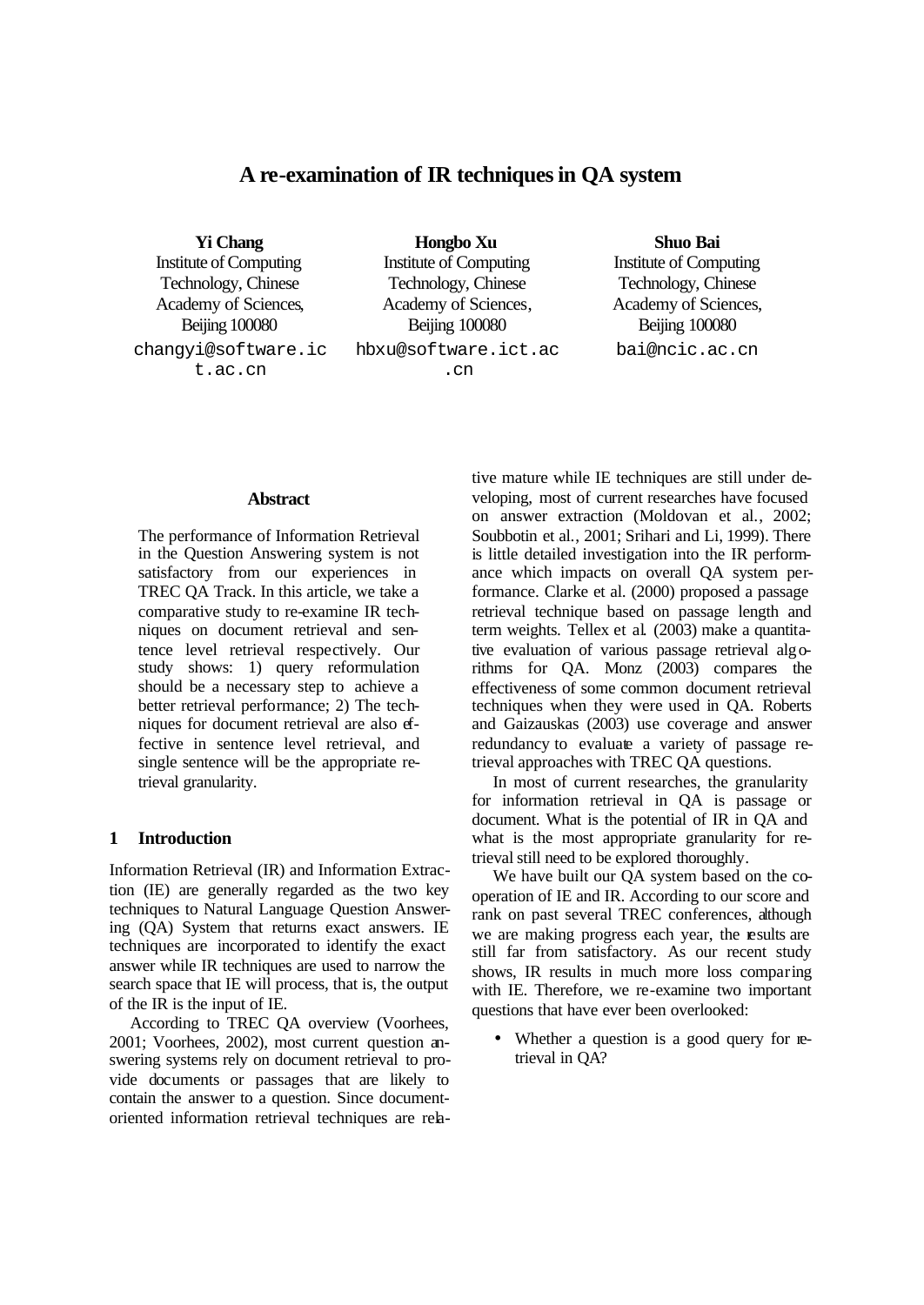Whether the techniques for document retrieval are effective on sentence level retrieval?

In this paper, we compare some alternative IR techniques and all our experiments are based on TREC 2003 QA AQUAINT corpus. To make a thorough analysis, we focus on those questions with short, fact-based answers, called Factoid questions in TREC QA.

In Section 2, we describe our system architecture and evaluate the performance of each module. Then in section 3, according to the comparison of four document retrieval methods, we find the reason to limit our retrieval performance. We then present in Section 4 the results of four sentence level retrieval methods and in Section 5 we research different retrieval granularities. Finally, Section 6 summarizes the conclusions.

#### **2 System Description**

Our system to answer Factoid questions contains five major modules, namely Question Analyzing Module, Document Retrieval Engine, Sentence Level Retrieval Module, Entity Recognizing Module and Answer Selecting Module. Figure 2.1 illustrates the architecture.<br>Figure 2.1 the Architecture of OA system



In this paper, a Bi-sentence means two consecutive sentences and there is no overlapping between

two consecutive Bi-sentences; a phrase means a sequence of keywords or one keyword in a question, where a keyword is a word in the question but not in Stop-word list.

To answer each question, Question Analyzing Module makes use of NLP techniques to identify the right type of information that the question requires. Question Analyzing Module also preprocesses the question and makes a query for further retrieval. Document Retrieval Engine use the question to get relevant documents and selects top *n* ranked relevant documents. Since the selected documents contain too much information, Sentence Level Retrieval Module matches the question with the selected relevant documents to get relevant Bisentences, and selects top *m* ranked Bi-sentences. Entity Recognizing Module identifies the candidate entities from the selected Bi-sentences, and Answering Selecting Module chooses the answer in a voting method.

In our TREC 2003 runs, we incorporate PRISE and Multilevel retrieval method and we select 50 documents and 20 Bi-sentences. As our recent study shows: among the 383 Factoid questions whose answer is not NIL, there are only 275 questions whose answer could be got from the top 50 relevant documents, while there are only 132 out of 275 questions whose answer could be extracted from the top 20 relevant Bi-sentences. All our statistics are based on the examination of both answer and the corresponding Document ID.



**CIDocument Retrieval Loss** □ Sentence Level Retrieval Loss 目Other Module Loss **II**Correct

Figure 2.2 illustrates the loss distribution of each module in our QA system. It is amazing that more than sixty percent of loss is caused by IR while we used to take it for granted that IE is the bottleneck of QA system. So we should re-examine the IR techniques in QA system, and we take ac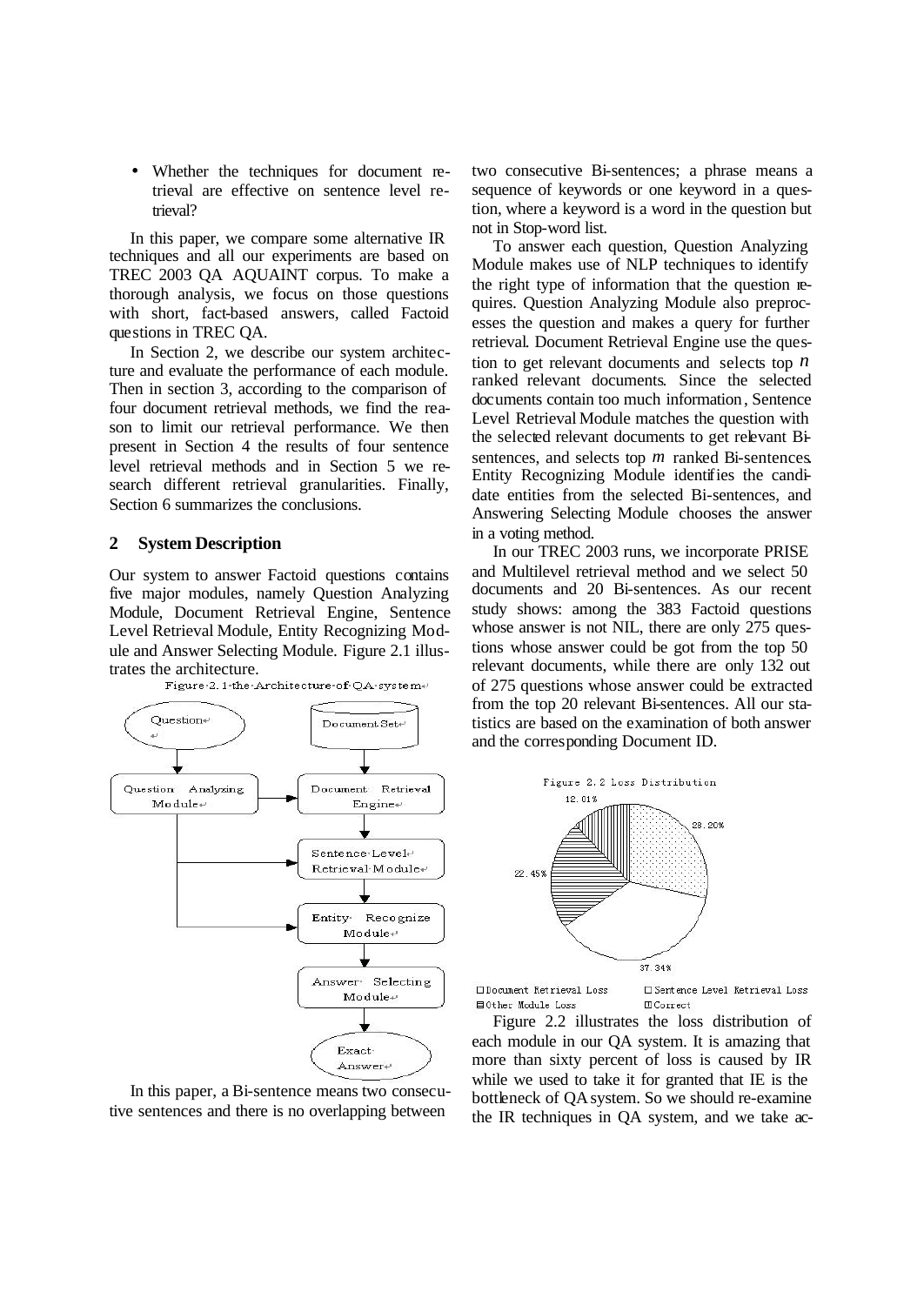count of document retrieval and sentence level retrieval respectively.

## **3 Document Retrieval Methods**

Is a question a good query? If the answer is YES, the retrieval algorithm will determine the performance of document retrieval in QA system. When we implement a document retrieval system with high performance, we could get a satisfactory result. To explore this, we retrieve relevant documents for each question from the AQUAINT document set with four IR systems: PRISE, basic SMART, Enhanced-SMART and Enhanced SMART with pseudo-relevant feedback. In these experiments, we use the question itself as the query for IR system.

## **3.1 PRISE**

The NIST PRISE is a full text retrieval system based on Tfidf weighting, which uses fast and space efficient indexing and searching algorithms proposed by Harman and Candela (1989). To facilitate those participants in the TREC QA Track who do not have ready access to a document retrieval system, NIST also publishes a ranked document list retrieved by PRISE, in which the top 1000 ranked documents per question are provided.

## **3.2 Basic SMART**

SMART (Salton, 1971) is a well-known and effective information retrieval system based on Vector Space Model (VSM), which was invented by Salton in the 1960s. Here we give the experiments with basic SMART and compare its performance with PRISE to make a complete evaluation.

## **3.3 Enhanced-SMART (E-SMART)**

According to the study of Xu and Yang (2002), the classical weighting methods used in basic SMART such as *lnc-ltc* do not behave well in TREC.

In TREC 2002 Web Track, Yang improved the traditional *Lnu-Ltu* weighting method. Following the general hypothesis that relevance of a document in retrieval is irrelevant to its length, Yang thought over the normalization of the query's length. He found that the length of a query should be emphasized much more, but not weakened according to the hypothesis above. When he added the modified *Lnu-Ltu* weighting method into the

basic SMART system, the performance of document retrieval was greatly improved. In TREC 2002 Web Topic Distillation Task, this method has been proven to be very effective and efficient.

Inspired by the success in Web Track, we studied the performance of Enhanced-SMART system in TREC QA Track.

## **3.4 Enhanced-SMART with pseudo-relevant feedback (E-SMART-FB)**

We think one of the difficulties of IR in QA system is that the number of keywords is too limited in a question. It is natural to expand the query with pseudo-relevant feedback methods.

Pseudo-relevant feedback is an effective method to make up for lack of keywords in a query. In our pseudo-relevant feedback, several keywords with the highest term frequency in the top k ranked documents returned by the first retrieval are added into the initial query, and then we make a second retrieval. In the experiments on Web Track after TREC 2002, we correct a bug in SMART feedback component. Our experiments shows that the evaluation performance in Web Topic Distillation Task can outperform that of any other system when we introduce pseudo-relevant feedback into the Enhanced-SMART.

We try to explore the potential of document retrieval in TREC QA Track, so we also do experiments in QA document retrieval by Enhanced-SMART with pseudo-relevant feedback.

## **3.5 Performance Comparison**

Figure 3.1 shows the comparison of four document retrieval methods. X coordinate means the number of documents we select to make statistics. Y coordinate means the number of the questions that could be correctly answered, and here we mean the exact answers of these questions are contained in the selected documents.

According to figure 3.1, the results of Enhanced-SMART retrieval technique, which proved to be one of the best in TREC Web Track, are almost the same as PRISE; basic SMART performs worst, and the performances of other three methods are similar.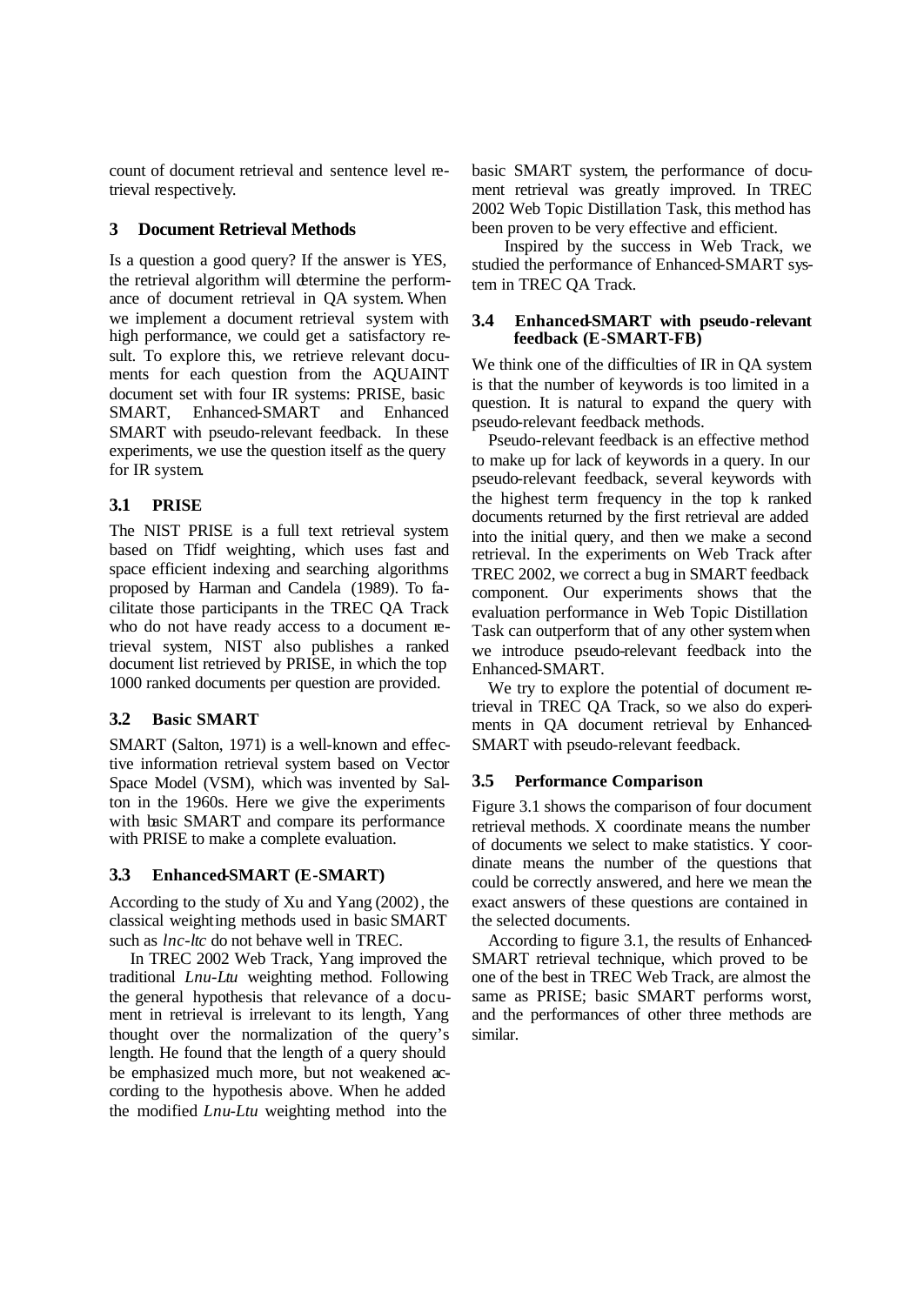

In the figure above, selecting 100 documents the curve representing the basic SMART reaches its peak performance of 216, and Enhanced-SMART with pseudo-relevant feedback to 291, Enhanced-SMART to 293. PRISE reaches the best result among them: 294 out of 383 questions could be answered correctly, and the accuracy is 76.76%. Since the document retrieval is still the first step in QA system, such kind of performance is far from satisfactory. Selecting more documents could increase the number of potential correct questions, however, it is likely to impair the accuracy of the following step because the documents which are lower relevant to the question probably contain more noise. That the slope of the curve in the figure is becoming shallower illustrates our analysis.

From TREC 2002 QA overview (Voorhees, 2002), the best system has a final accuracy of more than 70%, which is close to our document retrieval performance. This shows that there should exist a great increase in our document retrieval. It is well known that the retrieval result is based on two factors: the retrieval algorithm and the query. Since the retrieval algorithm has proved to be very effective, while the results it used in TREC QA document retrieval is much lower than expectation, we think the point is the latter: a question is not equal to a good query.

As our further experiments show, the pseudorelevant feedback doesn't take effect, which means the simple statistics-based query expansion is not good. We should think thoroughly about the query reformulation, and more effective techniques should be studied, in particular, we can make use of semantic information to reformulate the query. We use the required NE type of a question in IE to

find the candidate answer, however we overlook it in IR because the words where most of the required NE types are derived from are Stop-words or unimportant words with too high frequency. We think that utilizing the required NE type would be our next attempt to reformulate the query.

Many query expansion methods have been proposed in QA system, but we used to regard them as optional. However, our experiments show that the reformulation of query should be necessary to get a better IR result.

### **4 Sentence level Retrieval Methods**

According to the conclusion of Allan (2003): finding relevant sentences from the document is difficult based on VSM, we used to think that the techniques for document retrieval are not suitable to sentence level retrieval, so we proposed a Multilevel method in order to get a better retrieval result. We compare the Multilevel retrieval with the other three methods: Keyword-match retrieval, TFIDFbased retrieval and Enhanced-SMART-based retrieval. We noticed that there are some questions whose answer should be extracted from more than one sentence, so we take two consecutive sentences as the granularity of retrieval, which we called Bi-sentence. To avoid the repetition of information, we define that there is no overlapping sentence between two consecutive Bi-sentences. In following experiments, we retrieve relevant Bisentences from the top 50 documents provided by PRISE.

#### **4.1 Keyword-match Retrieval**

The algorithm of Xu (2002) is regarded as one of the basic methods to compute the weight of Bisentence:

*weight*  $p = \mathbf{b} \times count \cdot k / (count \cdot q + count \cdot p)$ where  $weight_p$  means the weight of the Bisentence, *count* k means the number of matching keywords between the question and the Bisentence, *count*  $q$  means the number of keywords in the question, *count* \_ *p* means the number of keywords in the Bi-sentence and *b* is an experiential parameter. The Bi-sentence with a larger weight has the priority to be retrieved.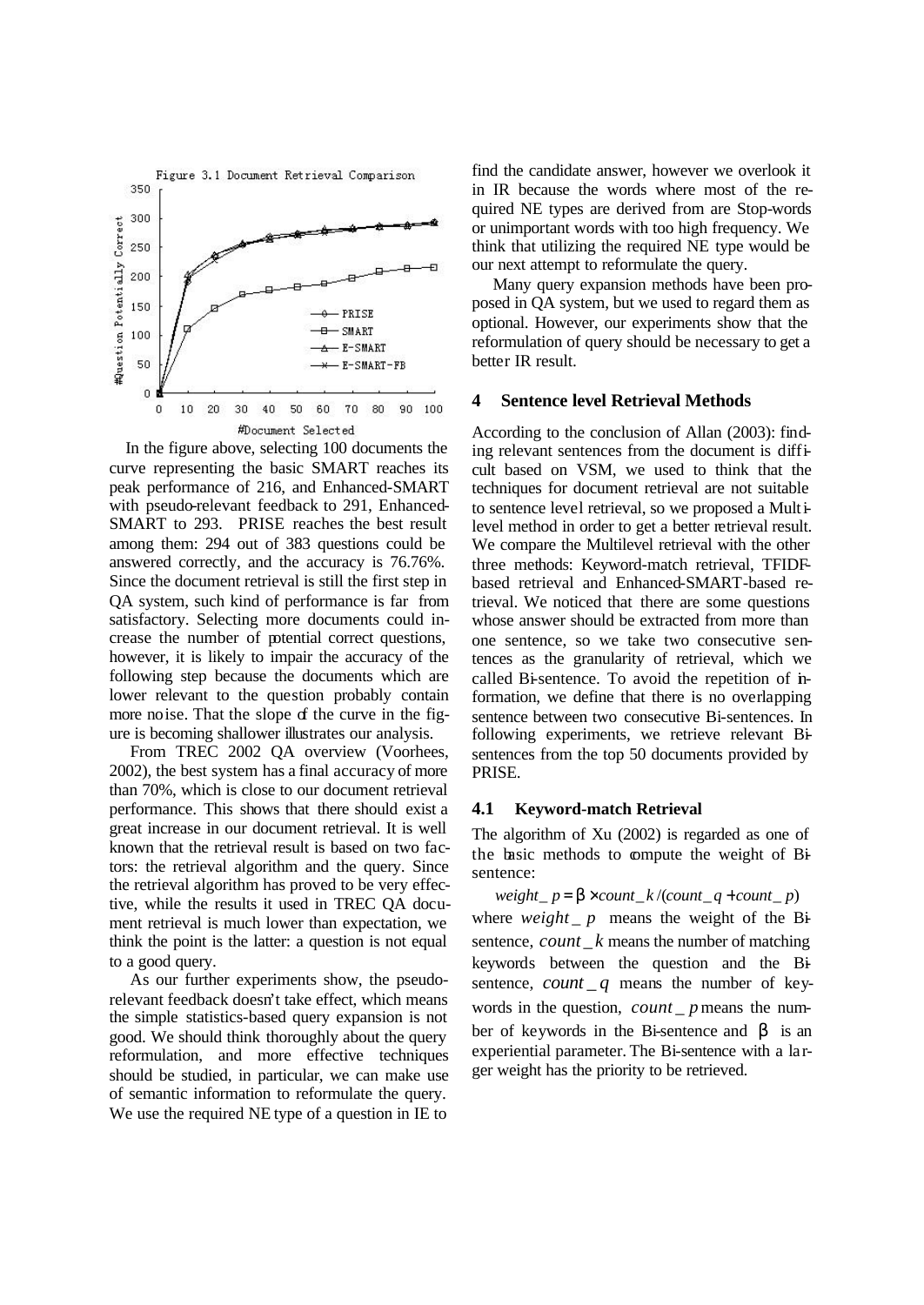#### **4.2 TFIDF-based Re trieval**

It is very natural to take the similarity between a question and a Bi-sentence as the weight of the Bisentence.

We turn the question and the Bi-sentence into vectors with the Tfidf formula:

$$
W(t,d) = \frac{tf(t,d) \times \log((N+1)/n_t + 0.01)}{\sqrt{\sum_{t} \sum_{t} \left[ tf(t,d) \times \log((N+1)/n_t + 0.01) \right]^2}}
$$

where *d* denotes the vector of the question or the Bi-sentence,  $W(t, d)$ ւռ<br>ա denotes the weight of word *t* in *d* ϖ  $, tf(t,d)$ ϖ denotes the frequency of word *t* in the text corresponding to  $\tilde{d}$ ,  $N$  is the number of all Bi-sentences and  $n<sub>t</sub>$  is the number of Bisentences that contain word *t*.

The weight of the Bi-sentence is the inner product between the question vector and the Bisentence ve ctor. The Bi-sentences that have larger similarity with the question will be retrieved.

### **4.3 Multilevel Retrieval**

Vector Space Model takes a document as a vector with each word an element, and words are independent from each other. It seems that VSM has lost much useful information. Therefore, we want to integrate more information to improve sentence level retrieval. What we think to use first is syntax and semantic information including phase, Chunk, POS and so on, but it is difficult to apply such information in VSM model. So we proposed a Multilevel retrieval method.

Our method is based on two assumptions: 1) Bi-sentences that can match a phrase which is made up of more than one keyword are more relevant than those only can match separate keywords. 2) Bi-sentences that can match a phase of a question in original form are more relevant than those only can match in stemmed form.

We make use of the Chunk, Pos and Stem information to apply a four-level method to select candidate Bi-sentences. At each level, we define two kinds of substrings, Compulsory Phrase and Assistant Keyword. Compulsory Phrase is a phrase set in which each element is obligatory to match a Bi-sentence. Assistant Keyword is a keyword set in which each element is optional to match. Those words not belong to the Compulsory Phrase and Stop-word list are regarded as the elements of the

Assistant Keyword. We compute the weight of a Bi-sentence as below:

 $weight_p = \mathbf{b} \times count_a / (count_q + count_p)$ where  $weight_p$  means the weight of the Bisentence,  $count_a$  means the number of matching Assistant Keyword between the question and the Bi-sentence, *count*  $q$  means the number of keywords in the question, *count*\_ *p* means the number of keywords in the Bi-sentence and *b* is an experiential parameter.

At the first level, we take the last Noun Group and the last verb in the last Verb Group as the Compulsory Phrase. And those phrases with initial capital on each word are also regarded as the Compulsory Phrase. At the second level, we move the verb from the Compulsory Phrase to the Assistant Keyword because the verb is not easy to match and we don't fulfill the verb expansion. At the third level, we only leave those phrases composed of successive initial capital words as the Compulsory Phrase. At the last level, the Compulsory Phrase is empty, and all words belong to Assistant Keyword.

All relevant Bi-sentences are ranked by the following rules: the Bi-sentence selected from the higher level has a higher priority, and in the same level, the Bi-sentence with a larger weight has a higher priority. Furthermore, the first level is based on original matching, while the other three levels are based on stemmed matching.

#### **4.4 Enhanced-SMART-based Retrieval**

Whether an effective document retrieval technique is still successful in sentence level retrieval? Since the Enhanced-SMART proves to be an effective document retrieval system in Web Track, we attempt to study its performance in a small granularity.

We first construct Bi-sentences from the top ranked 50 documents retrieved by PRISE. Then we take each Bi-sentence as a document, and use Enhanced-SMART to make index on them. Finally we use the question itself as a query to retrieve the Bi-sentences most relevant to the question.

### **4.5 Performance Comparison**

Figure 4.1 shows the comparison of four sentence level retrieval methods in the granularity of Bisentence. The performances of Multilevel retrieval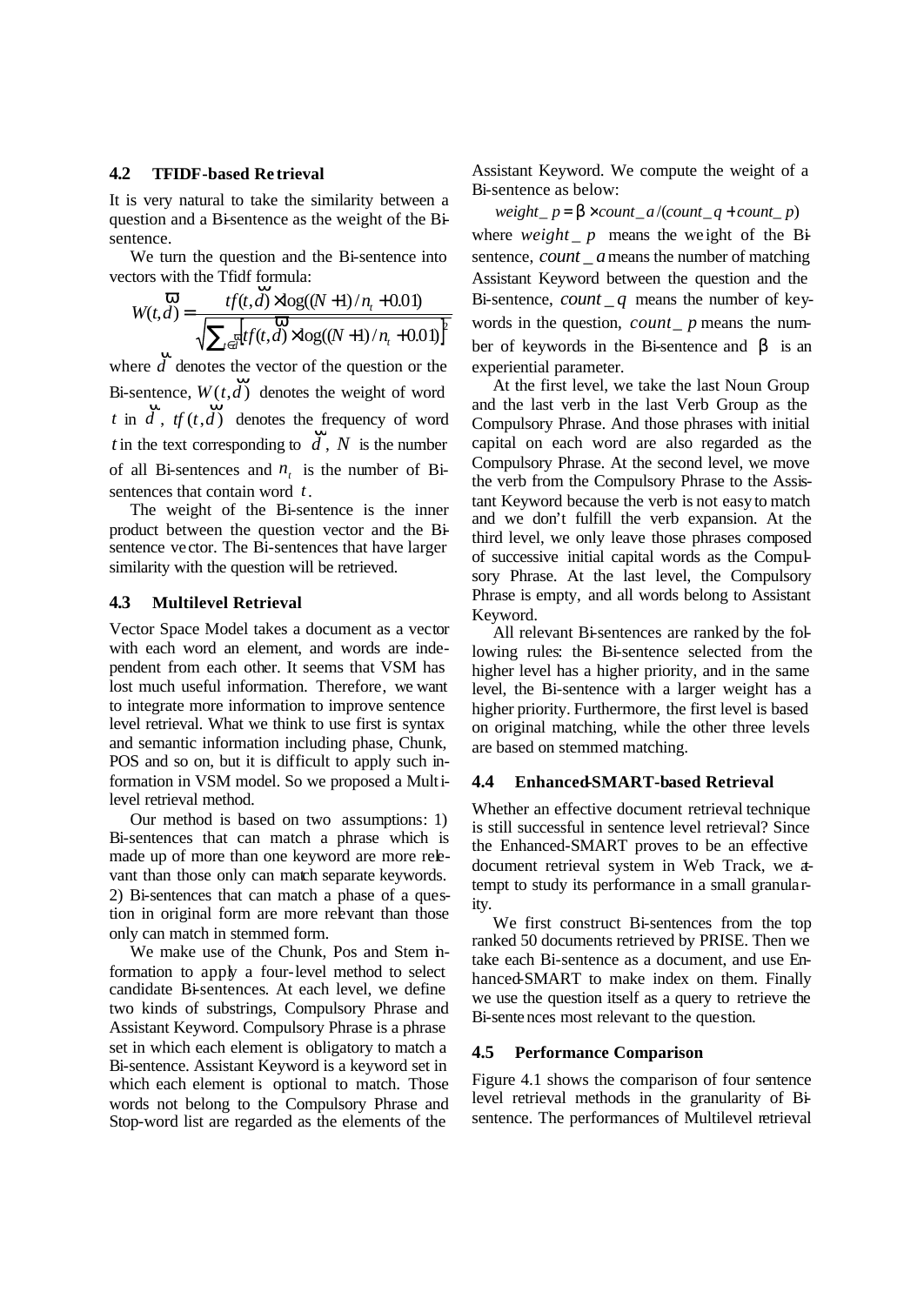and TFIDF-based retrieval are similar, but what surprises us is that our attempt to Enhanced-SMART-based retrieval makes a hit. It defeats Multilevel retrieval, and gets to a higher performance in sentence level retrieval. Selecting top 100 ranked Bi-sentences, the Enhanced-SMART-based retrieval reache s its peak where answers of 201 questions can be found, while by the Multilevel retrieval, only 181 questions could be correctly answered.

In fact, Enhanced SMART is a variant of Tfidf weighting method based on VSM model. In its *Lnu-Ltu* weighting formula, the length of a document and query is considered well. The experiment results show that Tfidf method based on VSM can also achieve a good performance in sentence level retrieval.

Such a result is beyond our original intention. In figure 4.1, the performance of Multilevel retrieval is better than keyword-match retrieval and simple Tfidf method. It seems that our expectation about Multilevel retrieval is reasonable, but Enhanced SMART overthrows our originalidea.

Figure 4.1 Sentence Level Retrieval Comparison



A reason for us is that we didn't implement a complete Multilevel method, many factors were ignored during the matching at each level, and we also made no use of some more useful information such as NE-type.

We think the limited scale of corpus is another important reason for the unsatisfactory performance of Multilevel retrieval. At the same time, the algorithm in Multilevel method is still too simple, a better scoring strategy is needed to substitute our simple method.

#### **5 The granularities of Retrieval**

According to the previous section, we learn that the performance of small granularity retrieval such as Bi-sentence is good using the same techniques as document retrieval. However, we want to make it clear what granula rity will perform the best and what is the best performance it can achieve.

In our original opinion, there is no repetition of information in Bi-sentences. However, this method would possibly break two highly relevant sentences into two Bi-sentences and the importance of each Bi-sentence would be weakened by the other sentence in it. Furthermore, if the answer should just be extracted from these two sentences, our endeavor to taking two consecutive sentences into account will be in vain.

So we examine another retrieval granularity, overlapping Bi-sentence, that is, every two sentences will construct an overlapping Bi-sentence, and every two consecutive overlapping Bisentences have one sentence in common. For example:

Four consecutive sentences  $s_1$ ,  $s_2$ ,  $s_3$  and  $s_4$  are in a document, and they can construct two Bi-sentences  $s_1 \_s_2$  and  $s_3 \_s_4$ , while they can build three overlapping Bi-sentences:  $s_1 = s_2$ ,  $s_2 = s_3$  and  $s_3 = s_4$ .

The repetition information is what we try to avoid, so we further consider single sentence as our retrieval granula rity. That is, we make index on each single sentence to retrieve in the Enhanced SMART.

Figure 5.1 displays the performance of three granularities of retrieval. Since a Bi-sentence or an overlapping-Bi-sentence contains two sentences, we should compare the number of questions that could be correctly answered between *m* Bisentences and 2*m* single sentences. According to the figure above, Bi-sentence that we used in TREC 2003 QA track performs worst, while the results of the other two granularities are similar: Selecting 50 overlapping Bi-sentences we hit the value of 215 on the represented curve and making a selection of 100 single sentences we get 214; Selecting 100 overlapping Bi-sentences we reach 232 and selecting 200 single sentences we obtain 228.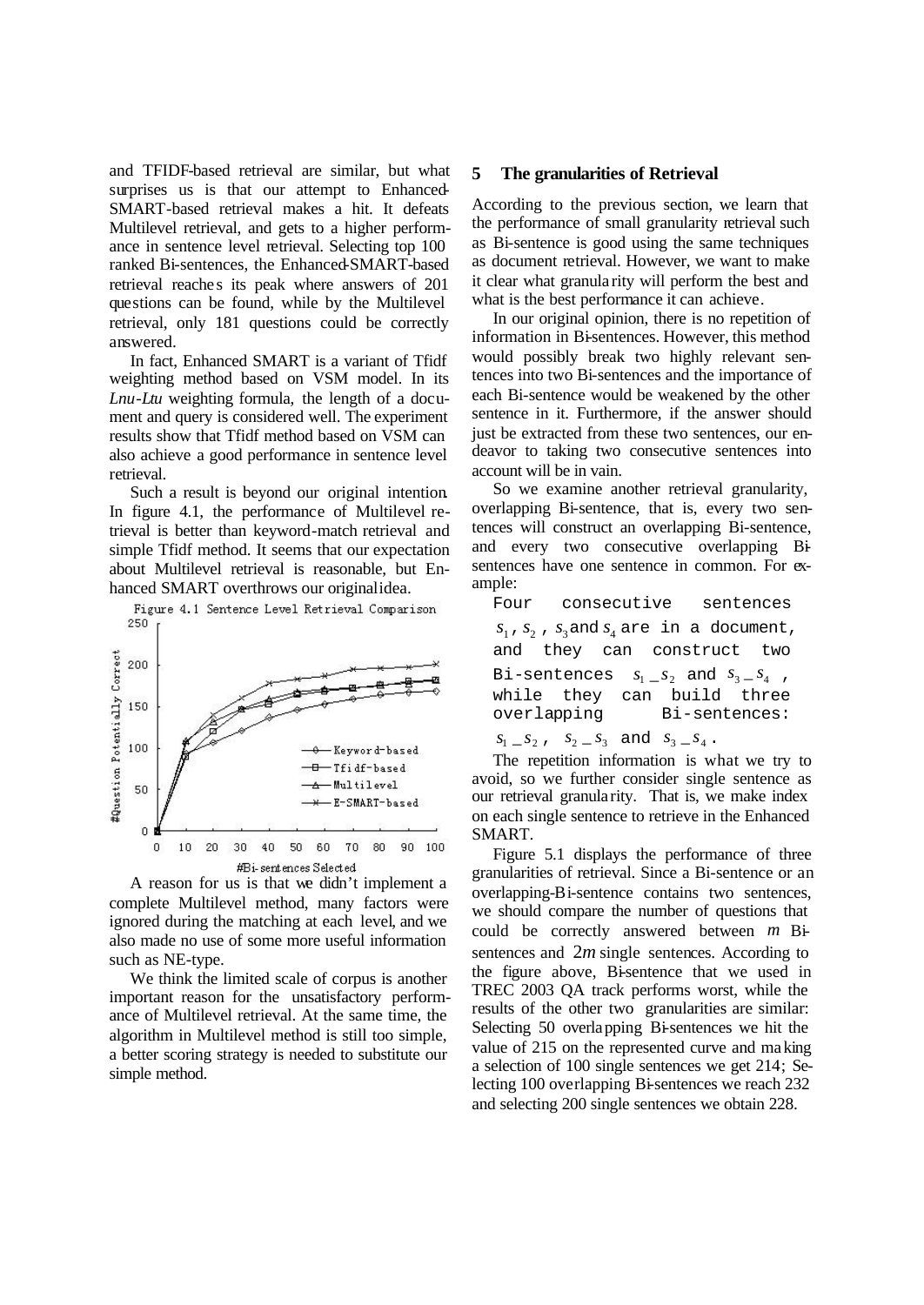

Comparing with techniques used in our TREC runs, only 132 out of 275 questions could be correctly answered by selecting 20 Bi-sentences, while utilizing the Enhanced-SMART to retrieve 40 single sentences that are equal in data to 20 Bisentences for further process, we could at most correctly answer 192 questions. That is an amazing improvement of 45.45% in sentence level retrieval module.

Selecting 200 single sentences, the accuracy of sentence retrieval reaches 82.91%, that is, 228 out of 275 questions could be correctly answered. Using semantic-based query reformulation, we could probably further improve the performance of sentence retrieval. In a word, what we can affirm is that the techniques for document retrieval are also effective in sentence retrieval.

### **6 Conclusion**

Considering document retrieval and sentence retrieval separately, we achieve an acceptable performance on each module, but the overall performance of IR in QA system is still far from satisfactory because of the cumulated loss in document retrieval and sentence retrieval. Using the 50 top ranked documents produced by PRISE and retrieving 200 single sentences from them, the accuracy of document retrieval is 71.80%, and the accuracy of sentence retrieval is 82.91%, while the overall accuracy of IR is the product of the two module's accuracy, that is only 59.53%.

Since the techniques used in document retrieval and sentence retrieval are the same, we suppose that retrieving sentences from the corpus directly will combine two cumulated loss into one and the

overall performance might get better. We will fulfill this idea in the next step.

In conclusion, after re-examining the IR techniques in QA system, we get a satisfactory answer to the two questions presented at the beginning of this article, which will greatly enlighten our future research in QA domain:

- A question is not a good query, and query reformulation should be a necessary step to get a better retrieval performance.
- The techniques for document retrieval are also effective in sentence level retrieval, and single sentence will be the propriety retrieval granularity.

#### **Acknowledge**

This research is supported by the National High Technology Research and Development Program (863 program) under contact of 2002AA142110, the Institute Youth Fund under contact of 20026180-24. We give our thanks to all the people who have contributed to this research and development, in particular Xueqi Cheng, Bin Wang, Zhe Yang, Zhifeng Yang, Dongbo Bu, etc.

## **References**

- Christof Monz. 2003. *Document Retrieval in the Context of Question Answering,* Proceedings of the  $25<sup>th</sup>$ European Conference on IR Research.
- C.L.A. Clarke, G.V. Cormack, D.I.E. Kisman, T.R. Lynam. 2000. *Question Answering by Passage Selection (MultiText experiments for TREC-9),* Proceedings of the Text REtrieval Conference 2000.
- Dan Moldovan, Sanda Harabagiu, Roxana Girju, Paul Morarescu, Finley Lacatusu, Adrian Novischi, Adriana Badulescu and Orest Bolohan. 2002. *LCC Tools for Question Answering,* Proceedings of Text REtrieval Conference 2002.
- Donna Harman, Gerald Candela. 1989. *A Very Fast Prototype Retrieval System Using Statistical Rankin,* SIGIR Forum, 23(3,4): 100-110.
- Ellen M. Voorhees. 2001. *Overview of TREC 2001 Question Answering Track,* Proceedings of Text REtrieval Conference 2001.
- Ellen M. Voorhees. 2002. *Overview of TREC 2002 Question Answering Track*, Proceedings of Text REtrieval Conference 2002.